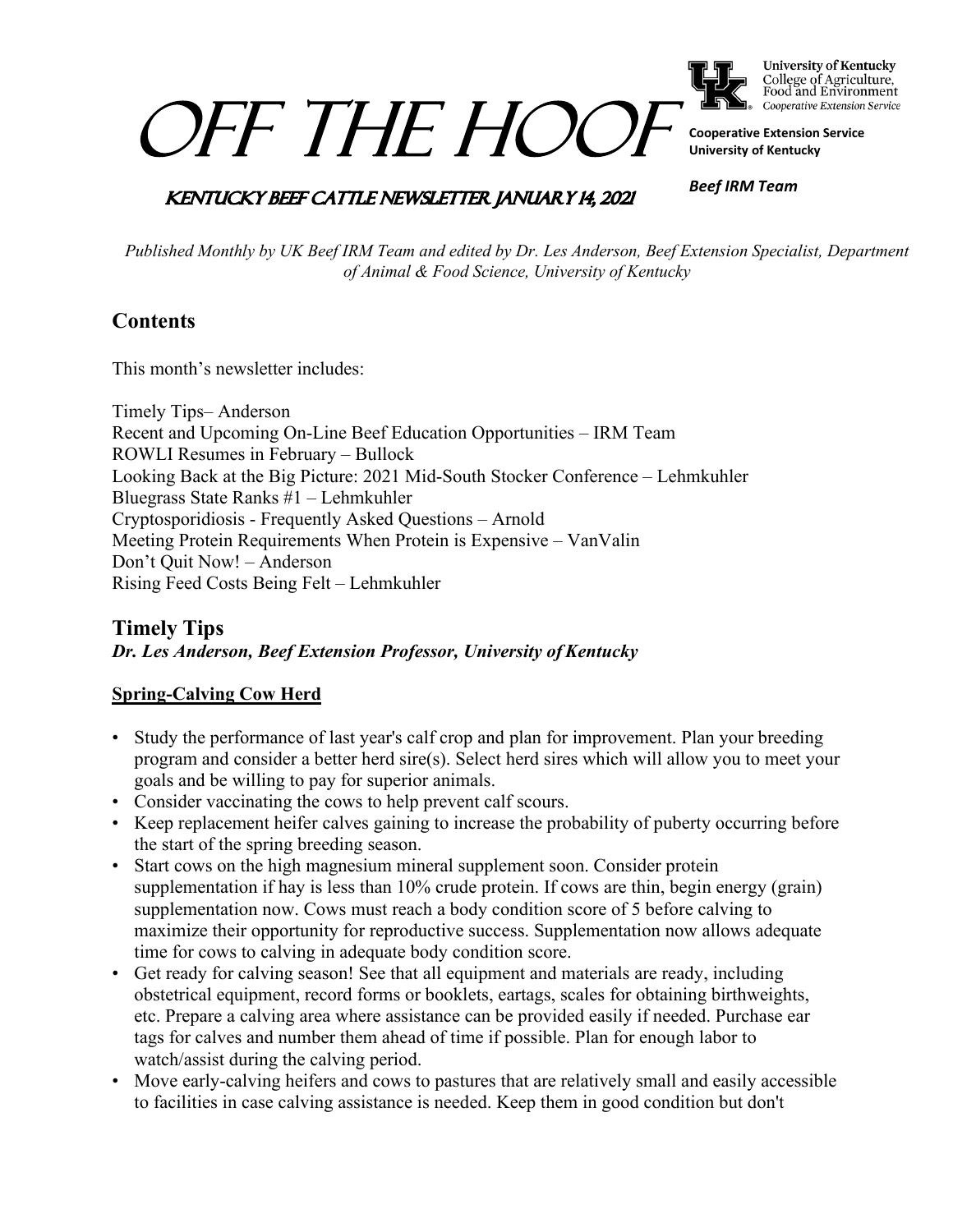overfeed them at this time. Increase their nutrient intake after they calve.

#### **Fall Calving Cow Herd**

- Provide clean windbreaks and shelter for young calves.
- Breeding season continues. Keep fall calving cows on accumulated pasture as long as possible, then start feeding hay/grain. Don't let these cows lose body condition!
- Catch up on castrating, dehorning and implanting.

## **General**

- Feed hay in areas where mud is less of a problem. Consider preparing a feeding area with gravel over geotextile fabric or maybe a concrete feeding pad.
- Increase feed as the temperature drops, especially when the weather is extremely cold and damp. When temperature drops to 15°F, cattle need access to windbreaks.
- Provide water at all times. Cattle need 5 to 11 gallons per head daily even in the coldest weather. Be aware of frozen pond hazards. Keep ice "broken" so that cattle won't walk out on the pond trying to get water. Automatic waterers, even the "frost-free" or "energy-free" waterers can freeze up in extremely cold weather. Watch closely.
- Consider renovating and improving pastures with legumes, especially if they have poor stands of grass or if they contain high levels of the fescue endophyte. Purchase seed and get equipment ready this month.

# **Recent and Upcoming On-line Beef Education Opportunities** *Beef IRM Team, University of Kentucky*

| Beef Minutes      | Incorporating Corn Silage into a Beef Cattle Operation – VanValin                                                                                     |
|-------------------|-------------------------------------------------------------------------------------------------------------------------------------------------------|
| Beef Bits Podcast | Episode 8. Friendly Forage Competition with Dr. Lehmkuhler, Lyndall<br>Harned, ANR Agent Boyd County, and Brian Jeffiers, ANR Agent<br>Johnson County |

To access this and other excellent beef educational content, visit our Facebook Page (facebook.com/KyBeefIRM) and/or on the Department of Animal & Food Science YouTube page [\(https://www.youtube.com/channel/UCu4t18Zo2E\\_4\\_DBBELPjPMg\)](https://www.youtube.com/channel/UCu4t18Zo2E_4_DBBELPjPMg). Subscribe to the AFS YouTube page and click the notifications bell to receive a notification whenever we publish new beef education content. Beef Bits can also be accessed on the podcast website ([https://www.podbean.com/media/share/pb-meqic-](https://www.podbean.com/media/share/pb-meqic-e6f8f1?utm_campaign=u_share_ep&utm_medium=dlink&utm_source=u_share)

#### [e6f8f1?utm\\_campaign=u\\_share\\_ep&utm\\_medium=dlink&utm\\_source=u\\_share\)](https://www.podbean.com/media/share/pb-meqic-e6f8f1?utm_campaign=u_share_ep&utm_medium=dlink&utm_source=u_share).

#### **Reaching Out While Locked In Resumes in February** *Darrh Bullock, Extension Professor, University of Kentucky*

The UK Beef Webinar Series *Reaching Out While Locked In* will resume in February and continue through May of 2021. The sessions will be the first and third Tuesday of each month and will start at 8:00pm Eastern/7:00pm Central. We do not have all of the titles and speakers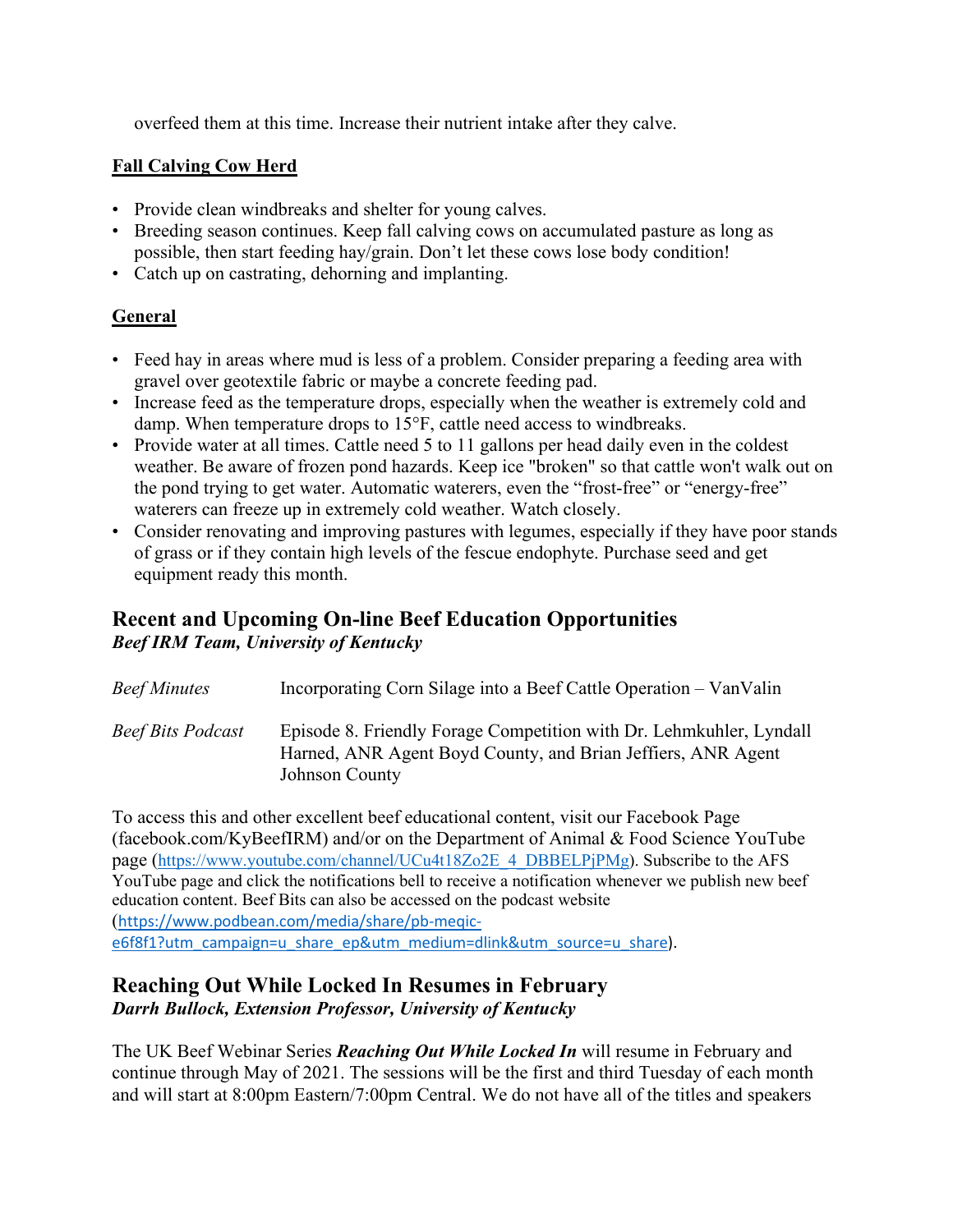locked down yet, but we are planning sessions on preparing for the calving season, targeted feeding, reproductive management, weed management, forage management, economic outlook and a special Shooting the Bull session with the Beef Extension Team to address your questions and discuss current challenges and opportunities. More information will follow in January, but we wanted to give you the opportunity to hold the dates. As always, if you know of anyone that would benefit from these educational programs have them send their name and county to  $d$ bullock $@$ uky.edu with the subject Beef Webinar or you can send me their information along with their email address.

Also, included at the end of this newsletter is a list of links for all the past sessions that we were able to get posted on YouTube; if you missed any, this should keep your busy through January! Feel free to send this information to anyone that you think may be interested.

We look forward to seeing you all in the new year and wish you all the best over the holiday season. Stay safe and enjoy your families whether close or from a distance.

# **Looking Back at the Big Picture - 2021 Mid-South Stocker Conference**  *Jeff Lehmkuhler, PhD, PAS, Associate Extension Professor, University of Kentucky*

The Mid-South Stocker conference planning committee has opted to host the 2021 Mid-South Stocker Conference virtually. This year's theme is "Looking at the Big Picture – How the Parts Fit Together in your System". The program will take place on February 23 and begin at 12:30 pm EST/11:30 CST. Due to the program being held online, the event has been shortened and will convene at 2:30 pm EST/1:30 CST.

The Mid-South Stocker Conference, though shortened in length, continues to provide some excellent insight for background and stocker operation managers. Dr. John Groves, DVM with Livestock Veterinary Service in Eldon, Missouri, will share a system approach to maintaining health in high-risk calves. This discussion will be of great interest to many of our backgrounders in the region. Virtual tours of Kentucky and Tennessee operations will continue to be a part of this year's conference as they provide a great learning opportunity. Lastly, given the uncertainty in the markets, Dr. Chris Prevatt, Livestock Economist from the University of Florida, will join us again. He will share information on implementing economic risk management tools for feeder cattle. The program is focused on providing fundamental management information. The planning committee is waiving registration costs this year making the program free for those interested.

To register for the online event visit<https://midsouthstockerconference.utk.edu/> and follow the links to register. Industry sponsors are welcome as well and sponsorship details can be found at the above website.

We look forward to hosting you this year virtually for the Mid-South Stocker Conference on February 23, 2021. Be sure to register and mark your calendars.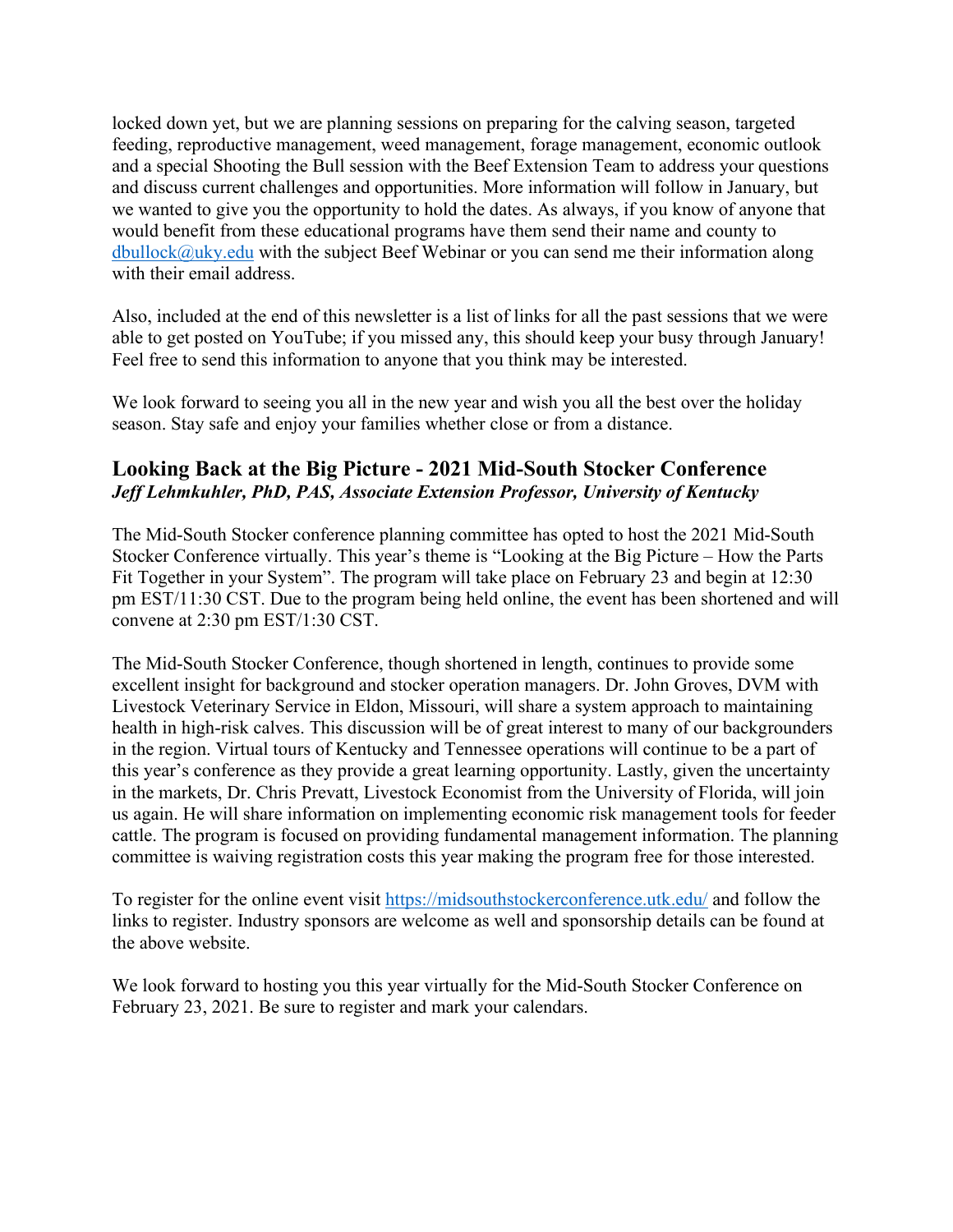# **Bluegrass State Ranks No. 1** *Jeff Lehmkuhler, PhD, PAS, Associate Extension Professor, University of Kentucky*

There is so much information out there these days. Admittingly, I don't dedicate the time to read as I should to keep up on things. But this morning, I had a couple minutes and scanned an article printed on LawnStarter, a site dedicated to lawn and tree care. The title is what caught my eye, "2021's Best and Worst States to Start a Farm or Ranch".

Guess what? Kentucky ranked at the top of the list as the best place to start a farm or ranch! We all knew this, but I find it encouraging news following everything happening in our world. The Bluegrass state edged out Oklahoma, North Dakota, Texas and Montana which were in the top 5. Based on the article, Kentucky gained top honors by placing in the top 20 in the 44 metrics used to rank the states. This included things such as area of farmland, average farm size, number of farms, share of family-owned farms, number of USDA-approved slaughter plants, road/water/air quality, percentage of possible sunshine, average temperatures, taxes, and many others.

In summary, I hope this brings a sense of pride to our beef farmers in the state as you all knew already this was a great state to manage cattle in. To those considering entering the cattle industry, perhaps this will help you realize that sometimes there is no place like home. For those interested in reading the full article here is the link

<https://www.lawnstarter.com/blog/studies/best-states-to-start-a-farm> . Cattle managers, take a minute to appreciate what you have and what you do, I sure appreciate all you do to produce a top quality protein source.

### **Cryptosporidiosis - Frequently Asked Questions** *Dr. Michelle Arnold, UK Veterinary Diagnostic Laboratory*

## *What is "cryptosporidiosis"?*

Cryptosporidiosis, also known as "crypto", is a disease primarily seen in calves due to a protozoan parasite, *Cryptosporidium parvum* or *C. parvum* for short. In its "clinical" or visible form, calves have profuse, watery diarrhea that can lead to dehydration and death. It generally affects calves from newborns up to 6 weeks of age but older animals may be asymptomatic shedders. There are no effective treatments or vaccines available in the US. Cryptosporidiosis is "zoonotic", meaning humans may acquire *C. parvum* from infected calves and have watery diarrhea lasting up to 3 weeks in healthy people with strong immune systems but can be lifethreatening in immunocompromised individuals.

## *How is the organism transmitted?*

*Cryptosporidium* "oocysts" are thick-walled structures, similar to parasite "eggs", that are passed in the feces of infected calves. These oocysts are spread between calves by the "fecal-oral route", either directly through contact with feces from infected calves (for example, on manure-covered teats), or indirectly by ingestion of feces-contaminated feed or water. Very few oocysts are required to cause infection; in one study in calves less than 24 hours old, only 17 oocysts were needed to cause diarrhea. Following ingestion (swallowing) of oocysts by the calf, the organism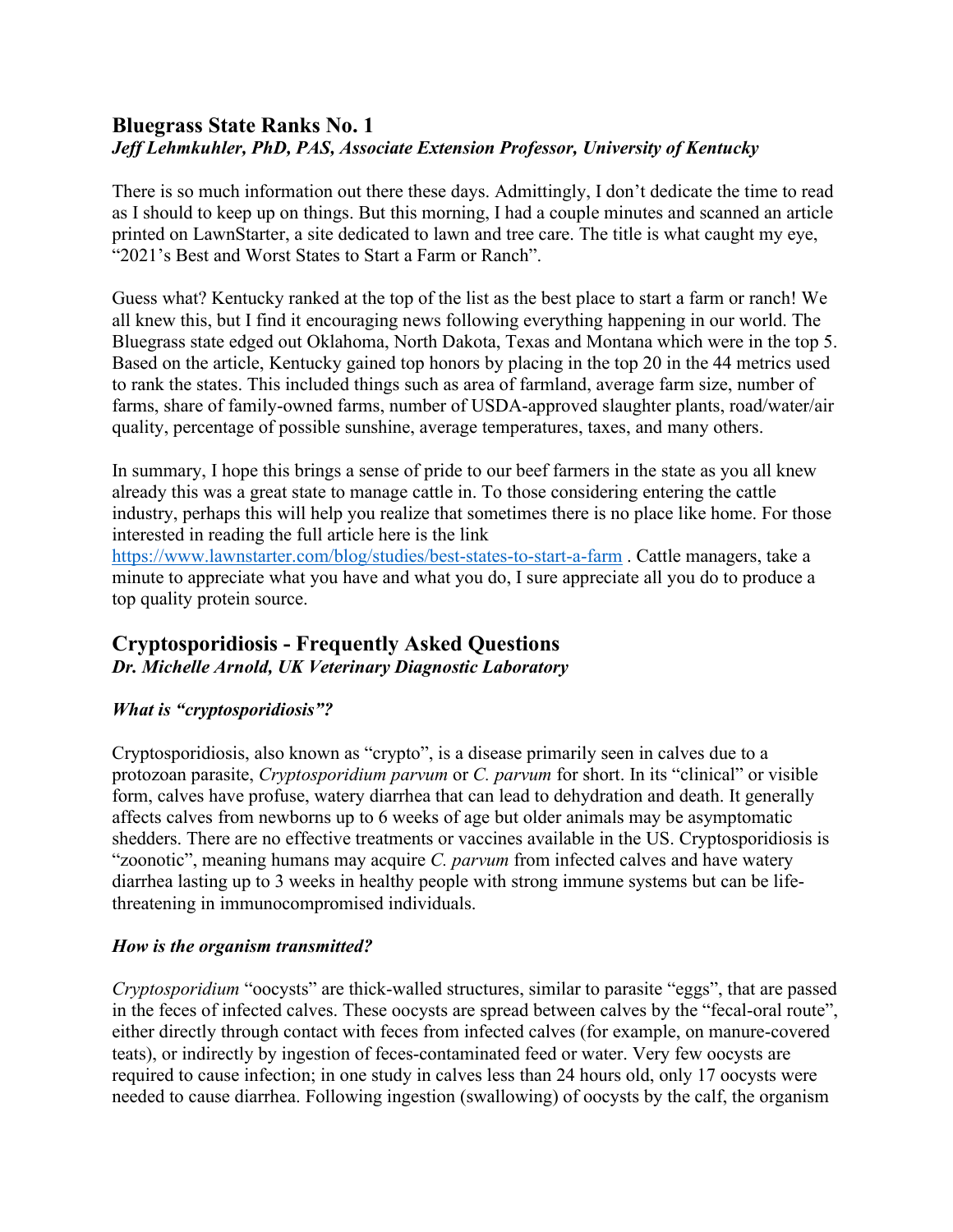begins a very complex reproductive cycle within the cells that line the calf's intestinal tract (see Figure 1 for a complete review of the life cycle). The conditions inside the gastrointestinal tract of low pH and body temperature trigger the oocyst to "excyst" (hatch) and four sporozoites are released (Figure 1A). *C. parvum* sporozoites invade the cells that line the small intestine (Figure 1B), and undergo asexual (Figure 1D) then sexual (Figure 1F-I) reproduction phases to develop new oocysts. The newly formed oocysts are of two different types: thin-walled oocysts (Figure 1K) that stay inside the gut and keep infecting new cells, or thick-walled oocysts (Figure 1J) which are passed in feces and are immediately infective for other calves. The ability to produce thin-walled oocysts which stay in the calf and continue to infect cells in the small intestine is one of the reasons why the Cryptosporidium parasite is so successful. This selfinfection means that the parasite can rapidly produce oocysts in a relatively short time. The thick-walled oocysts are released in the feces and can survive for months in cool, moist climates and are resistant to most disinfectants. A neonatal calf can shed *30 billion* oocysts over 1-2 weeks but it only takes 10-30 oocysts to cause a new infection in a calf. Livestock (cattle and sheep) and wildlife (deer) can share the same genotype of *C. parvum* so transmission can occur between livestock and wildlife.

#### *What does a calf with cryptosporidiosis look like?*

A calf with cryptosporidiosis will have diarrhea that varies from small amounts up to profuse, watery diarrhea which is typically yellow or pale and sometimes contains mucus. Affected calves have little to no appetite, are lethargic, develop dehydration and sometimes death, especially when other bacteria or viruses are present. Severity of the illness depends on the number of oocysts ingested (infective dose), the immune status of the calf (colostrum absorption), nutritional status of calf, virulence of parasite and occurrence of co-infections with other bacteria and/or viruses. The diarrhea is due to destruction of the small intestinal lining, causing impaired milk digestion and nutrient absorption. The diarrhea begins 3-4 days after ingestion of oocysts and lasts 1-2 weeks. Infected calves have reduced intestinal absorption until recovery which is, on average, at day 21 post-infection. Oocyst shedding (passing oocysts in the feces) starts as early as 4 days after infection depending on initial dose. Peak shedding is at 2 weeks of age if infected near time of birth. Naturally infected calves can shed large numbers (over a billion) oocysts each day which are immediately transmissible to susceptible calves and may remain viable for 18 months in the environment under the right conditions. There is a direct impact on growth rate during infection and those calves with severe cases as newborns will have reduced weight gain for at least 6 months. A recent study found on average, a calf with severe disease weighed 75 pounds less at 6 months of age compared to a calf with no clinical signs of cryptosporidiosis.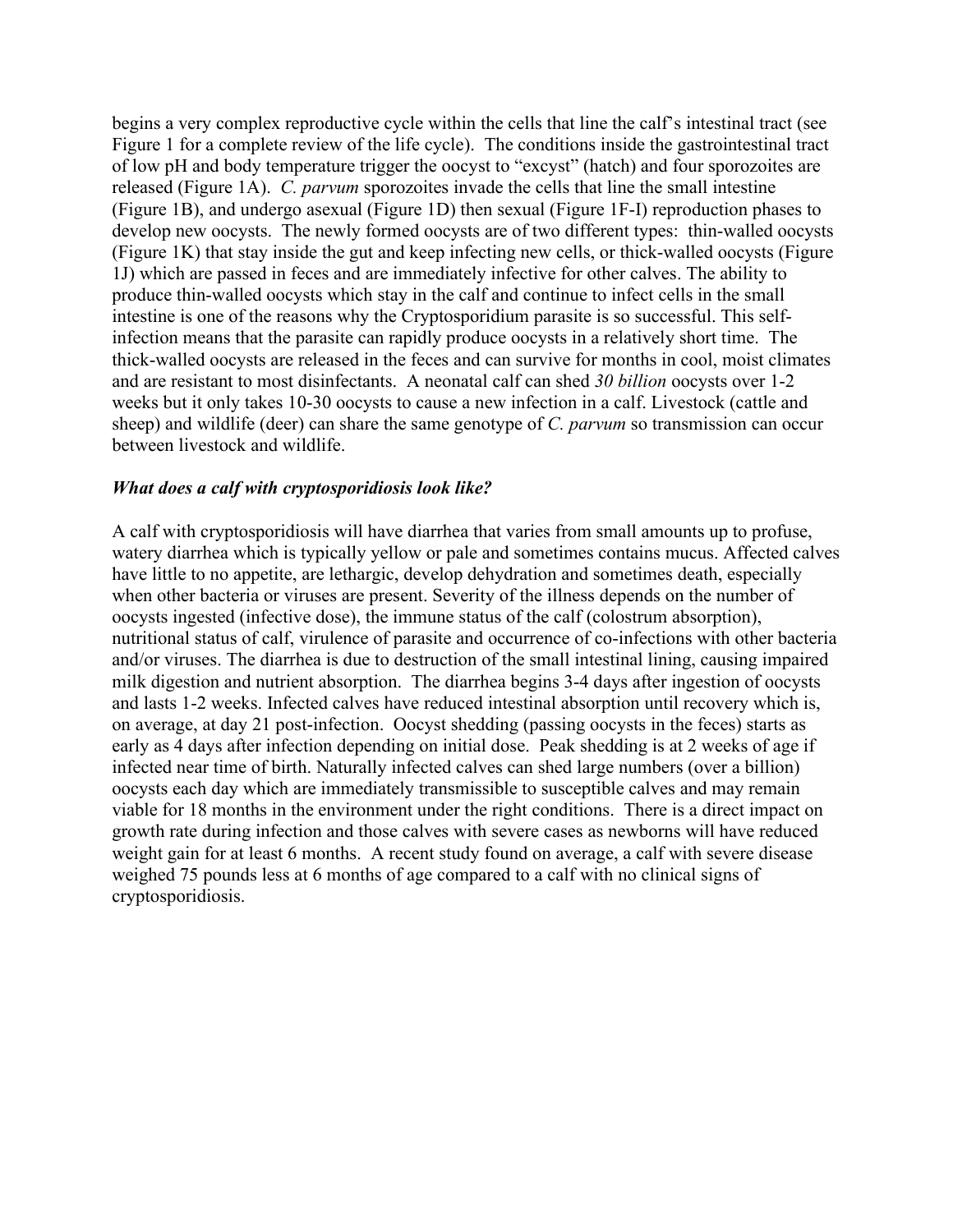

#### *How is the disease diagnosed?*

No type of diarrhea is considered "characteristic" of cryptosporidiosis in calves. Diagnosis is based on finding oocysts in the feces from infected calves that begins 4 days post-infection with peak intensity of oocyst shedding at 2 weeks and steadily declines as the calf ages. The oocysts are extremely small, making it a challenge to find them by traditional flotation methods and a microscope. A modified acid-fast staining method is widely used to help detect *C. parvum* in feces but it requires at least 500,000 oocysts per gram of feces to confirm by microscope. There are rapid antigen (ELISA) test kits available commercially for accurate detection in fecal samples. Polymerase Chain Reaction (PCR) assays are frequently used in diagnostic labs and provide the only method to distinguish between the four common species found in cattle (*C. parvum, C. bovis, C. ryanae and C. andersoni*). Of those four species of *Cryptosporidium* in cattle, only *C. parvum* has been found to cause disease in young calves. The UK Veterinary Diagnostic Laboratory has a PCR test to diagnose the cause of calf diarrhea. A small sample of scours (in a leakproof container) from a calf that has not been treated for diarrhea with antibiotics is needed to run the test. This PCR assay tests for bovine coronavirus, rotavirus, *E. coli* K99, *Salmonella* and *Cryptosporidium parvum*.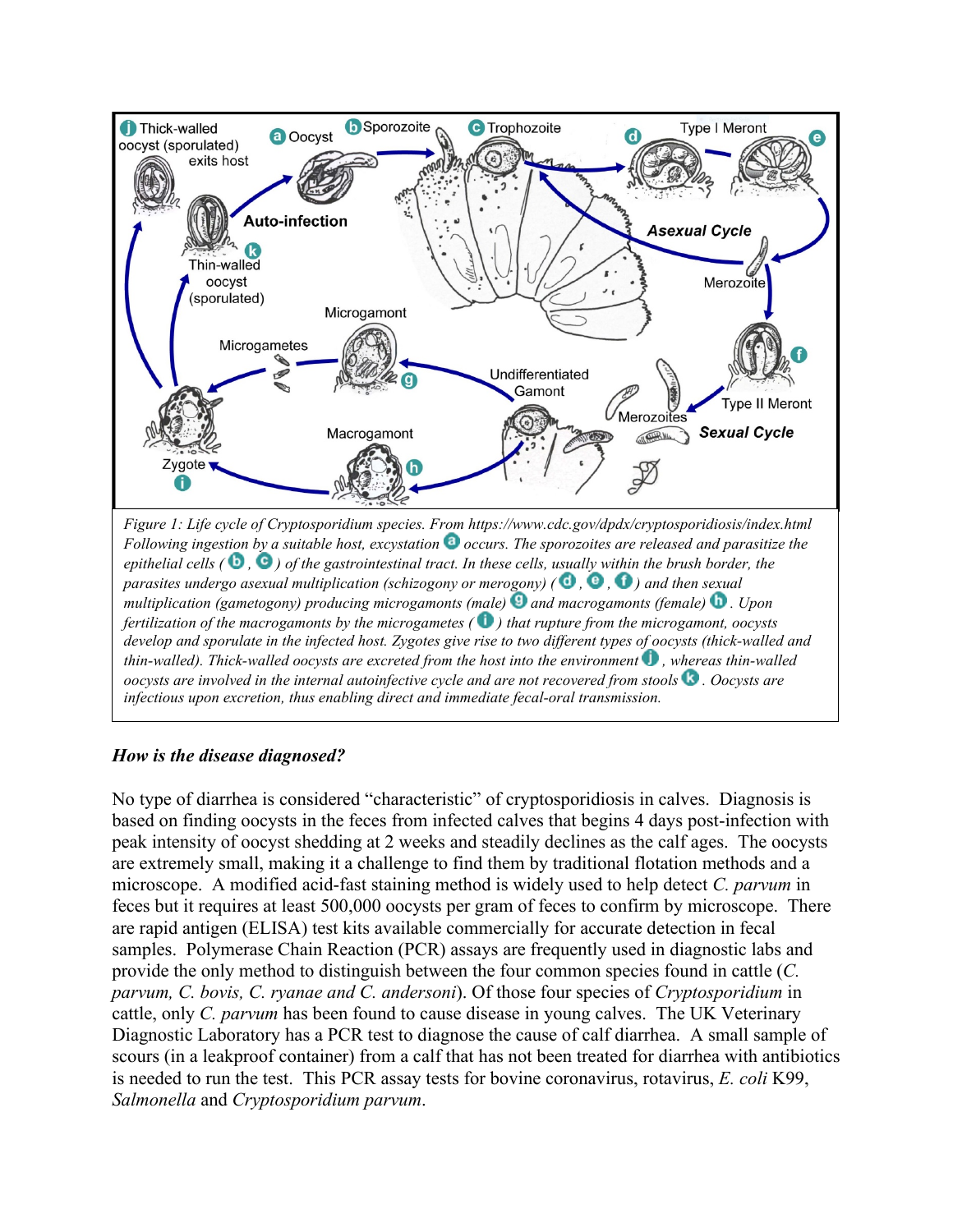#### *Is there a treatment available?*

The disease is normally self-limiting in neonatal calves as long as 1) sufficient colostrum was absorbed in the first few hours of life, 2) the calves are kept warm and dry and given supportive treatment if required, and 3) there are NO co-infections with other causes of calf diarrhea (Rotavirus, coronavirus, *E. coli* K99 or *Salmonella* spp.). Calves with diarrhea need fluids and electrolytes (oral and sometimes SQ or IV) to correct dehydration and metabolic acidosis. It is critical to continue feeding milk to scouring calves to minimize loss of body weight and provide needed energy. No products are licensed in the US for treatment or prevention of cryptosporidiosis in livestock. Outside the US, there are two licensed drugs for prevention and treatment in calves, halofuginone lactate (Halocur®) and paromomycin. Halocur® is administered for 7 consecutive days and must be started within 48 hours of birth for prevention or must be started within 24 hours of onset of diarrhea for treatment purposes. This medication does not totally prevent or cure the disease but reduces oocyst shedding and duration of diarrhea. Paromomycin, an aminoglycoside antibiotic, has anti-protozoal properties and shows promise in controlling cryptosporidiosis in neonatal calves, lambs and goats. Several other treatments have been tested in livestock but none have worked consistently to reduce clinical signs. Of the natural/alternative treatments studied, garlic offered a promising effect on prevention and treatment through immune system stimulation and strengthening of body defense mechanisms. Currently no vaccines are available although studies are being conducted in pregnant cows vaccinated with recombinant *C. parvum* to produce antibodies against *C. parvum* that can be passed in colostrum. Results are promising in the laboratory but have not been tested in field conditions. Specific protection may be transmitted by vaccinated dams in their colostrum against viruses (Rotavirus, Coronavirus) and certain strains of *E coli*. Although there is no vaccine against cryptosporidiosis, after an infection, the recovered animals are immune.

#### *Can cryptosporidiosis be prevented?*

Cryptosporidiosis is one of the most challenging diseases to control due to the environmentally stable oocysts, the low dose needed for infection, the high level of oocyst shedding by infected calves and the resistance of oocysts to many disinfectants. This disease often occurs year after year on an infected farm. No vaccines are available and treatment is basically limited to rehydration therapy in the US. Sanitary measures and good management practices are the weapons used to minimize environmental buildup and to optimize the neonatal environment. Reduce environmental contamination through frequent removal of feces and contaminated bedding from calving areas; steam cleaning and disinfection of surfaces with hydrogen peroxidebased disinfectants followed by thorough drying can significantly reduce buildup. Oocysts are susceptible to extremes of temperature from  $-4^{\circ}$  F to  $140^{\circ}$  F ( $-20^{\circ}$  to  $60^{\circ}$  C) and drying. In beef cattle, infections are most often seen when cattle are housed or calved out in a barn and cases increase quickly during calving season. Calves born at the beginning of calving season may be infected from oocysts in the environment and show mild or no symptoms. However, calving pens can build up oocysts and other pathogens quickly over the duration of the calving season. Calves born later in the calving season are exposed to higher numbers of pathogens (bacteria, viruses and *C. parvum* oocysts) increasing the likelihood of diarrhea. A study to determine the most important factors on a farm that increase the risk of cryptosporidiosis include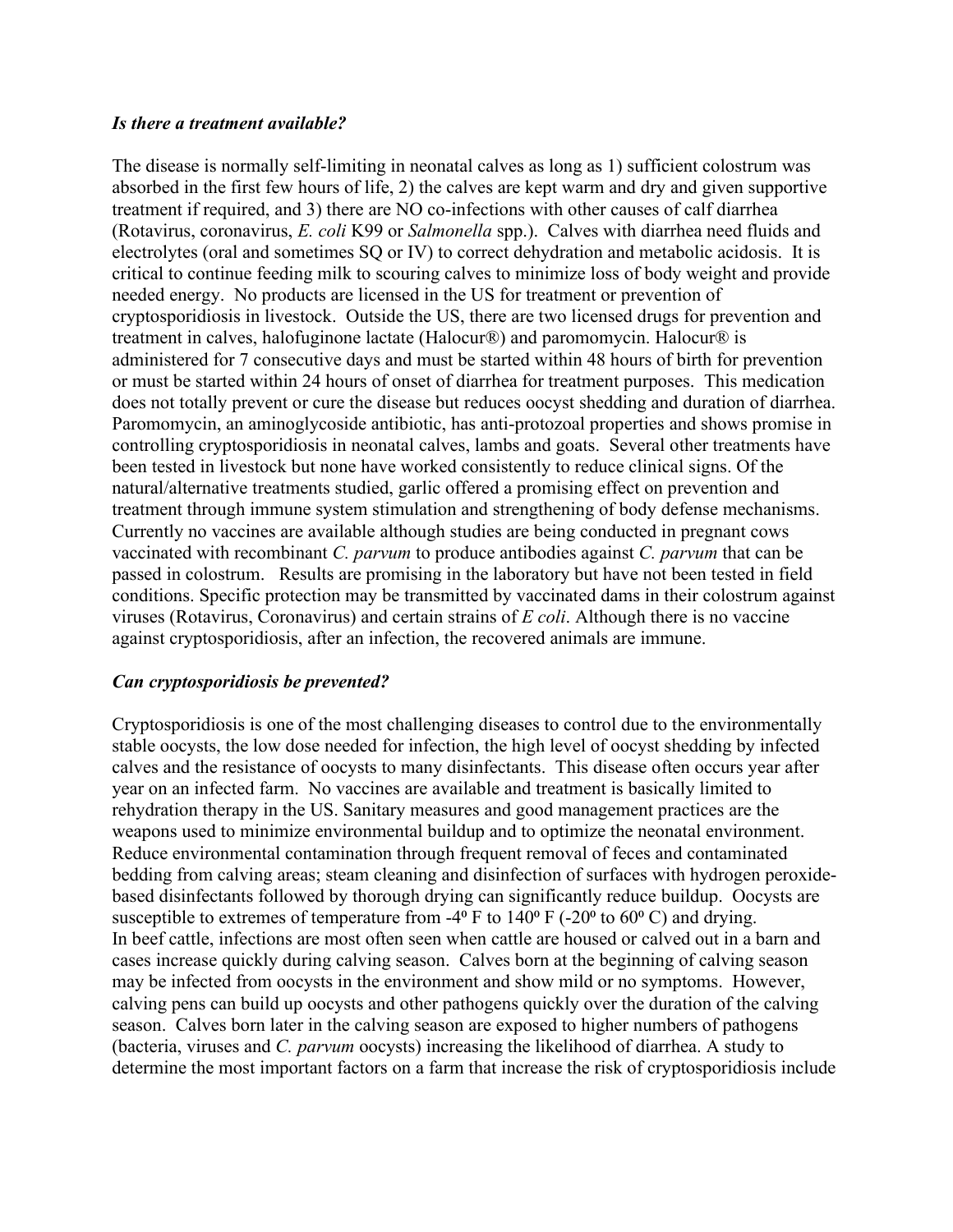housing calves in a barn, having a larger herd size (>200 head), use of hay bedding, and precipitation (100-150 mm) increased risk of shedding *C. parvum*. Preventing calf scours must include a good scours vaccine program in the cow herd. If a rotavirus, coronavirus, or bacteria (*E. coli* K99, *Clostridium perfringens* Type C, *Salmonella* spp.) infects a calf in addition to the parasite *Cryptosporidium parvum,* mortality (death loss) can be very high especially in newborns. Controlling rotavirus, coronavirus and *E. coli* with vaccines can significantly reduce sickness and death losses due to calf scours.

#### *Is cryptosporidiosis common in humans?*

Most human cases of cryptosporidiosis are caused by either *C. parvum* or the human adapted species *C. hominis*. Virtually all infections in calves 8 weeks of age and younger are caused by *C. parvum* and it is recognized as the major zoonotic species (animal to human transmission). It is most often transmitted through contaminated water supplies because the hardy oocyst is resistant to most disinfectants and their small size makes it difficult to eliminate with filtration from drinking water. Infection in immunocompetent people causes self-limiting diarrhea for up to 3 weeks but can be life-threatening in immunocompromised individuals. The disease is commonly contracted by veterinary students, or may be acquired at petting zoos and farm visits by the public.

As always, your veterinarian is the best resource for diagnosis of all medical conditions, treatment, and prevention recommendations.

# **Meeting Protein Requirements When Protein is Expensive**  *Katie VanValin, Assistant Extension Professor, University of Kentucky*

One of the things that we know for certain is what goes up must come down, and in the agriculture industry the opposite is also true. For a whole host of reasons, we see fluctuations in all our commodity prices. In the beef industry, we can sometimes use this to our advantage to cheaply feed cattle, while other times we are forced to get out the pencil and paper (or excel spreadsheet) and look at our options to try and decrease feed costs. As of last week (January 7<sup>th</sup>, 2021) the national average value of distillers dried grains was 122.99% relative to corn, compared to the 5-year average of 109%. Soybean meal prices are being pushed even higher, based on national averages distillers grains were at \$8.04 per unit of protein with soybean meal coming in at \$9.22 per unit of protein as of last week.

In addition to times when price alone can make an ingredient impractical, there are also times when supply becomes limited and ingredients may simply not be available. We saw this last spring at the beginning of the COVID-19 pandemic when ethanol plants slowed production or closed all together. The question ultimately becomes, what options do we have for meeting protein requirements, when protein is expensive?

In the case of forage-based diets the first thing we need to do in order to assess protein supplementation is to get a forage test! Without a forage test we are simply taking a stab in the dark at what protein is being supplied in the forage, and what needs to be supplemented. This can lead to under or over supplying protein, both of which can have negative economic impacts. For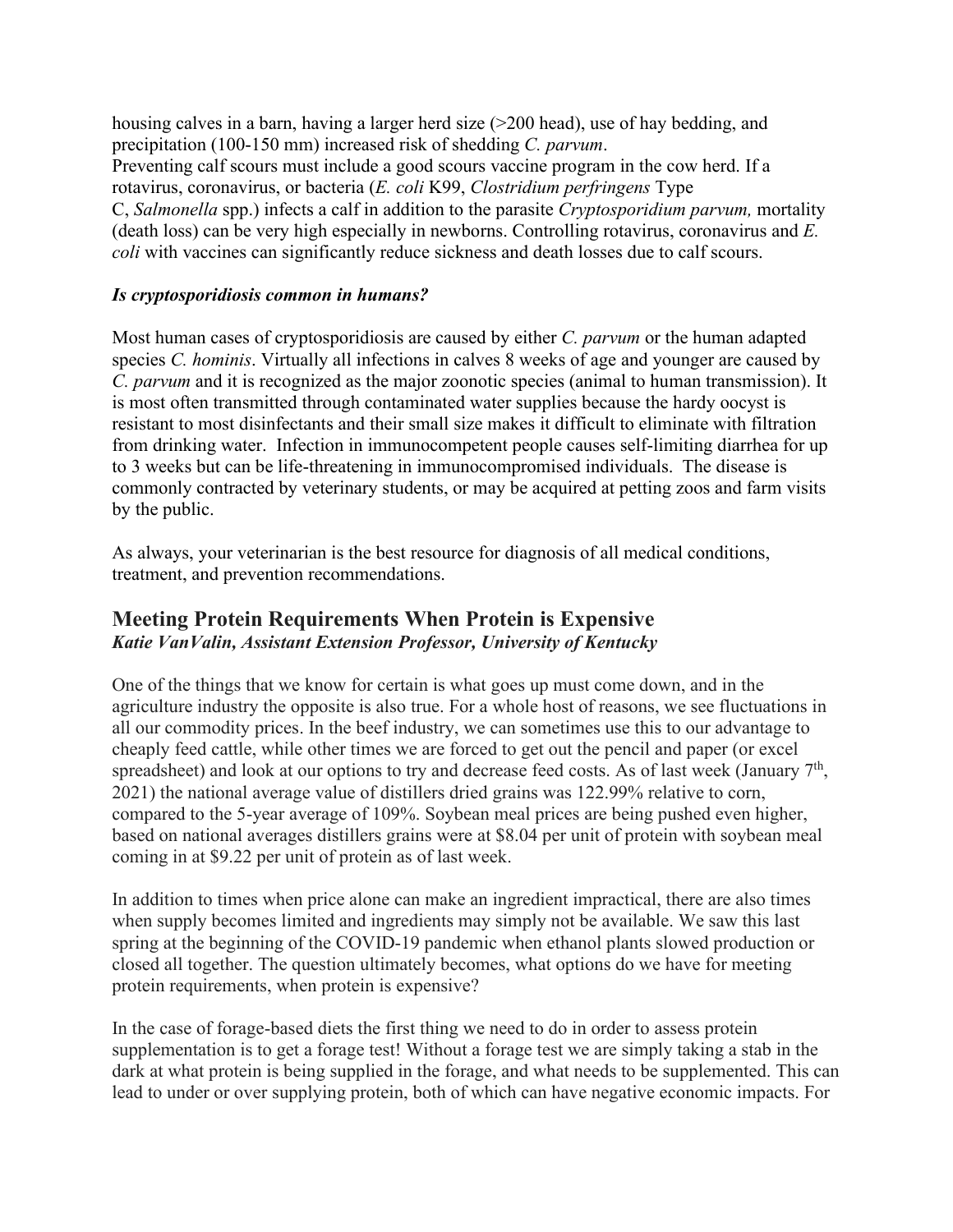example, if we had distillers grains priced at \$235/T and were feeding 3 lbs per day to 30 head over a 90 day period it would cost approximately \$950 dollars. If we had a forage test that showed, we only needed to be supplementing 2 lbs per head per day the cost would have been approximately \$635 dollars. In Kentucky forage testing can cost anywhere from \$10-25 dollars, and in this example, we saved approximately \$315 dollars by completing a forage test and using the information. In situations where we are under feeding protein, money might be saved on the feed bill, but what you are giving up is performance which can be a bit more difficult to track. Once cows become thin ( $BCS \leq 4$ ), we see negative effects on reproductive performance. In growing cattle under supplying protein can lead to decreased ADG, which means we are leaving pounds on the table (or at the feedbunk in this case).

When comparing commodities, it is helpful to look at them on a price per unit basis whether that unit is protein or energy. This comparison should be made on a dry matter basis in order to truly make a fair comparison since differences in moisture across feed stuffs can dilute concentrations of other nutrients. While a lot of producers have come to rely on purchasing individual feedstuffs, another potential alternative is purchasing a protein supplement from a feed company. These products may contain plant sources of protein, or a combination of both plant and nonprotein nitrogen (NPN) ingredients. It is important to note that these products may contain supplemental minerals and that should be factored into the cost of the product.

For cattle on diets high in rapidly fermentable carbohydrates such as starch coming from corn or other cereal grains, NPN can be an economical way to increase protein in the diet, while decreasing the inclusion of crude protein contributing feed stuffs such as distillers grains and soybean meal. The most common source of NPN is urea, which analyzes at 287.8% CP, making it by far the cheapest source of CP on a per unit basis. However, caution must be taken to ensure the safety of cattle when feeding urea, as this ingredient can be toxic when inclusions or intakes are too high. General guidelines to consider is that no more than 1/3 of the total diet CP should be derived from NPN, and the diet should include no more than 1.5% urea on a DM basis. Always work with a nutritionist when formulating diets that contain urea, as this ingredient is not appropriate for all diets and classes of cattle. Also work with a trusted feed-mill to ensure urea is mixed properly to ensure safety!

As with a lot of things in beef production, there is not one single solution to decreasing the price of protein supplementation. However, sitting down and looking at your current costs and evaluating potential alternatives that are available to you may lead to savings, or at least ensure that performance is not being sacrificed.

### **Don't Quit Now!**  *Les Anderson and Jeff Lehmkuhler, Beef Extension Specialists, University of Kentucky*

Many things in life make sense on the surface. Mark Twain once said "It ain't what you don't know that gets you in trouble. It's what you know for sure that just ain't so". A great example is using water to put out a fire. On the surface this makes sense but if it's a grease fire using water is a huge mistake. Beef cattle production has several examples of this but reducing feed to late gestation cows is one of the most common.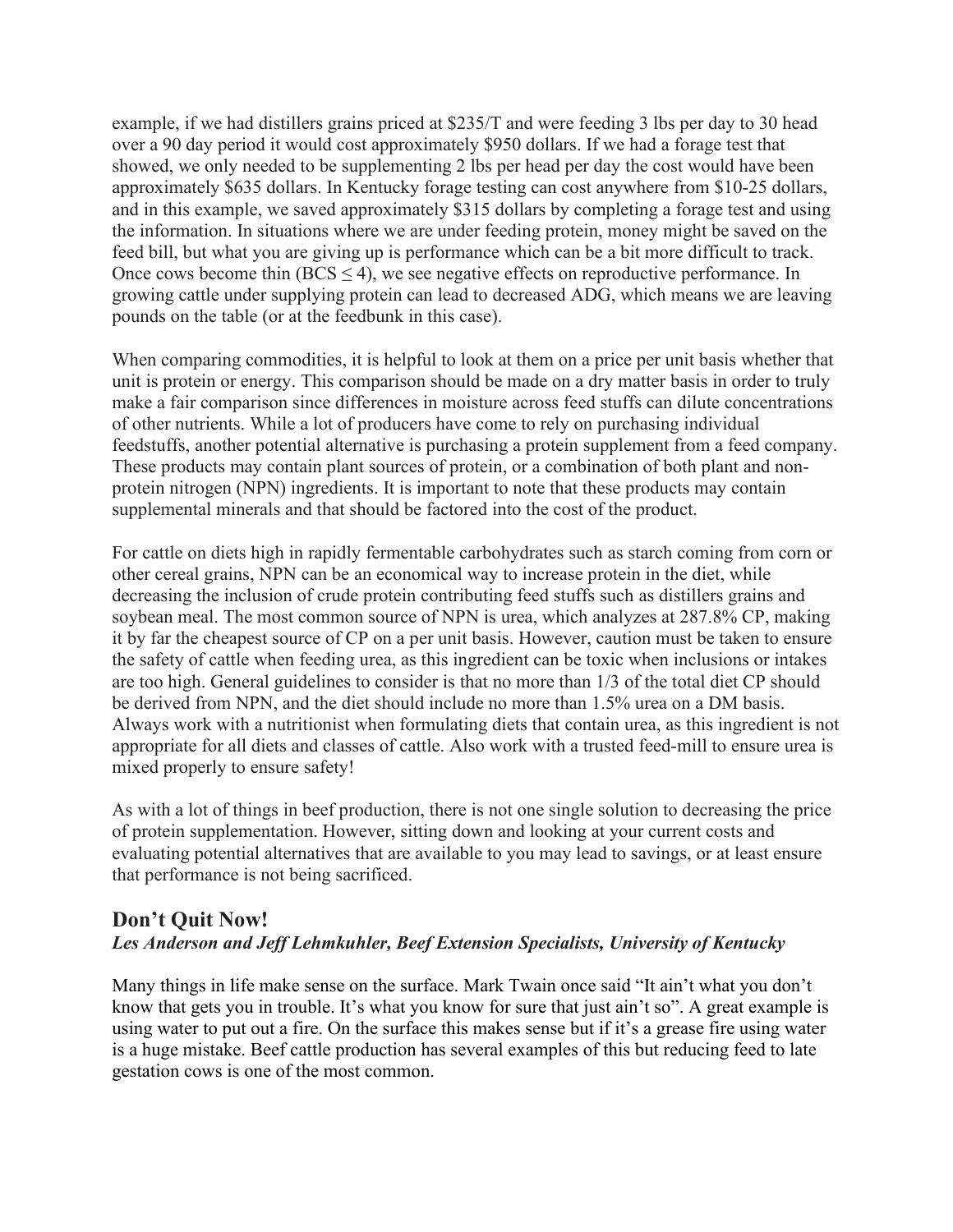On the surface, reducing feed to late gestation cows makes some sense; less feed, potentially smaller calf, fewer calving problems, and a smaller feed bill. Fewer calving problems means more calves, more potential revenue, and, on the surface, this strategy is logical. But, like many things in life, the logical "just ain't so".

Fortunately, a great deal of research is available to help us understand the issues with nutrient intake of cows during the last trimester of pregnancy. As a pregnant cow moves from the second to the third trimester, her energy and protein requirements increase. Much of this increase is due to supporting the pregnancy and supporting the growth and development of the calf. However, we forget that during the last few weeks prior to calving the mammary tissues are growing and colostrum is being formed requiring energy and protein. "Uddering up" is one of those signs we watch for as cows near parturition, but we pay no attention that it took some groceries to support that udder development.

Dr. Arnold discussed some of the health-related issues of under-feeding late gestation cows last month in *Off the Hoof*. Here is a paragraph from her article. "New research has identified the role of "fetal programming of the immune system" during pregnancy as a major factor affecting calf vitality after birth. In fact, the latest research has proven there is **no safe time during gestation to "short" a cow of her nutrient needs (including trace minerals) that will not impact the health of her unborn calf**. A nutritionally deprived cow will produce poor quality and quantity of colostrum, have less energy to deliver her calf quickly, and she can lose a substantial amount of weight during her lactation so she will be slow to rebreed. Calves born to energy deficient dams will have less of the brown fat needed for energy to stand and nurse and more will die."

Researchers have compared under-feeding and over-feeding with on-target feeding and observed the following in under-fed cows:

- Have smaller calves
- Have less energy stored in their bodies
- Have lower antibody concentrations in their colostrum and less nutrient dense milk
- Higher rates of dystocia (calving problems)
- Higher calf death loss
- Take longer to resume estrous cycles
- Have lower pregnancy rates in the following breeding season

To clinch the nail on feeding late gestation cows, Dr. Steve Loerch and coworkers at The Ohio State University went to the extreme and examined the impact of type of feed on calving and reproductive performance. They fed cows either a normal forage-based ration or a ground cornbased diet with both diets balanced to meet the cow's nutrients needs. Cows fed strictly cornbased diet had larger calves by 5-6 pounds, but the dystocia rate was not impacted. Pregnancy rate and calf weaning weight tended to be higher in the cows fed the corn-based diets. These data illustrate that even feeding extreme diets, dystocia rate and calving problems are not impacted by late-gestation feeding.

Even if you are not intentionally restricting nutrient intake, you may be unintentionally. We know that a higher plane of nutrition can slightly increase birth weight, but we also know that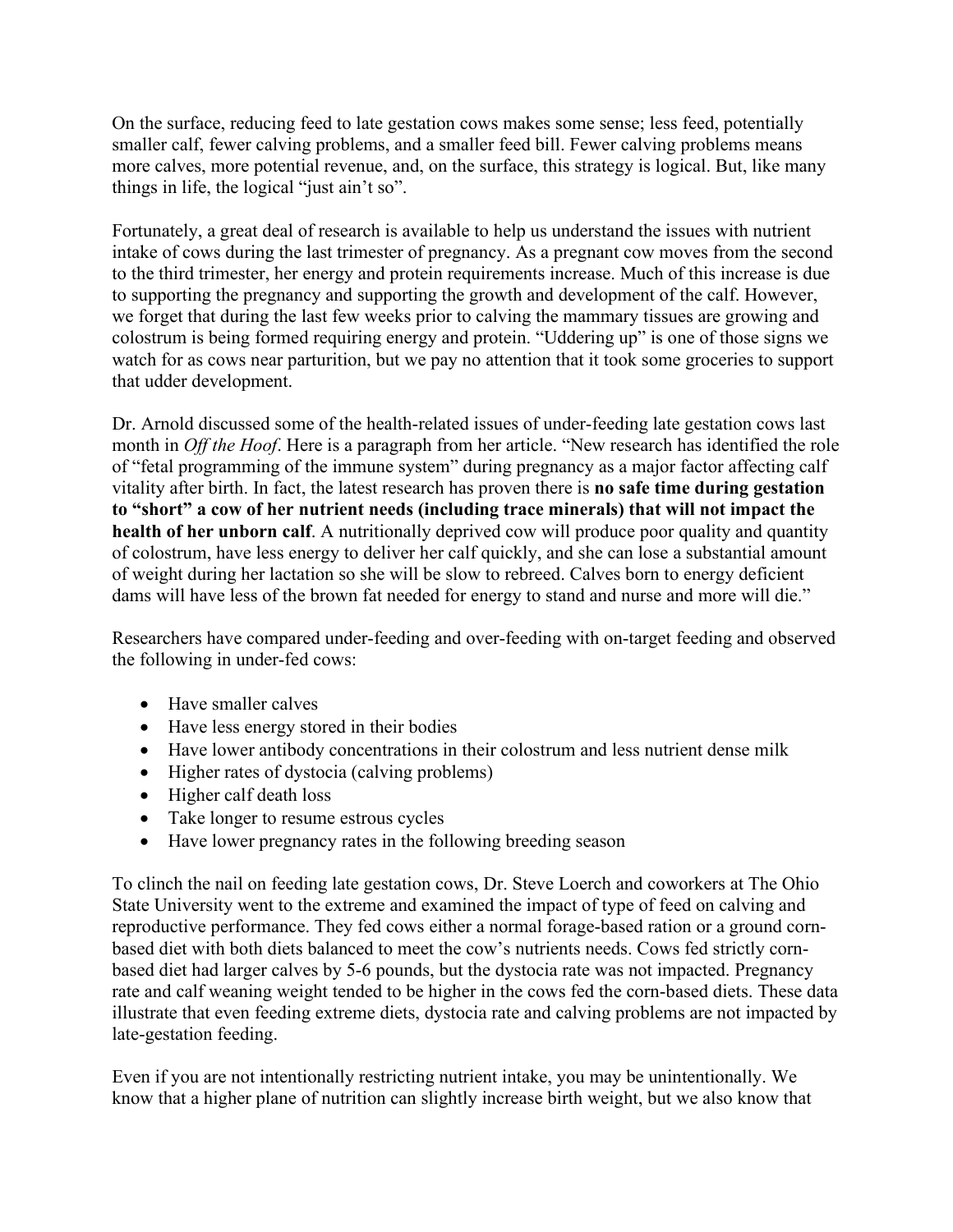feed intake drops prior to calving in cows. Combine this reduced intake prior to calving with feeding a hay that just meets maintenance needs of a dry, mid-gestational cow all the way through to calving, and you have unintentionally got her nutrient balance out of whack. Nutrient balance issues lead to losing body weight, more dead calves, and lower reproductive rates.

Forty+ years of data very clearly indicate that the logic of reducing feed to cows before calving is not a sound management plan. Calving performance, calf death rates, calf health, calf weaning weights are all negatively impacted by underfeeding cows before they calve. Saving that feed on late gestation cows is like throwing water on a grease fire……it just doesn't work.

### **Rising Feed Costs Being Felt** *Jeff Lehmkuhler, PhD, PAS, Associate Extension Professor, University of Kentucky*

Looking back on 2020, the year had its share of pull your hair out and scream moments. Just as we were nearing the end, another slap in the face came as grain commodities began to run up on the trade market. This is a good thing for our crop growers who struggled in 2020. My brothersin-law reminded me of this at Christmas how much corn they had already sold earlier in the year for less and how they were now wishing they had held on to it. For those that haven't looked, the March corn futures in mid-December were in the \$4.20's range and this week were trading in the \$5.30's. It was over the same course of time that the nearby futures for beans went from trading in the mid \$11's to over \$14. As most of our feedstuffs in the region are either grain or coproducts of the grain processing industry, these increases in grain commodities have increased feed inputs significantly.

Dr. Burdine continues to share with you market information and you need to stay on top of what's happening. We can handle increases in grains commodities if cattle prices follow the same pattern. The February fed cattle futures started following that trend in December but have since come right back to mid-December prices near \$112. What happens to those feeder cattle futures when grain inputs go up and fed cattle drop? You guessed it; the January feeder calf contract is trading \$4 lower than it was in mid-December. However, some say things will turn around soon making mid-2021 a bit better than it seems to be starting off.

Let's just quickly think about these feed costs. Run your budgets and see what the rise in feed and steady-to-lower calf prices does to your breakeven. The optimism in the markets seems to suggest that using some of that excess hay to background calves may be something to consider as the Aug/Sept futures are much stronger than March. Work out your value of gain and see whether this fits into your operation. Consider risk management options on feeders.

Test your forages to find out what you may need to supplement the cow herd and how to best use that excess forage in the grower programs. Those in the bourbon producing areas may find this year the time to look at using stillage or syrup to supplement cows and growing calves. In most cases, this feed will be a better value compared to the higher priced commodities if you can get it delivered and figure out a way to feed with troughs.